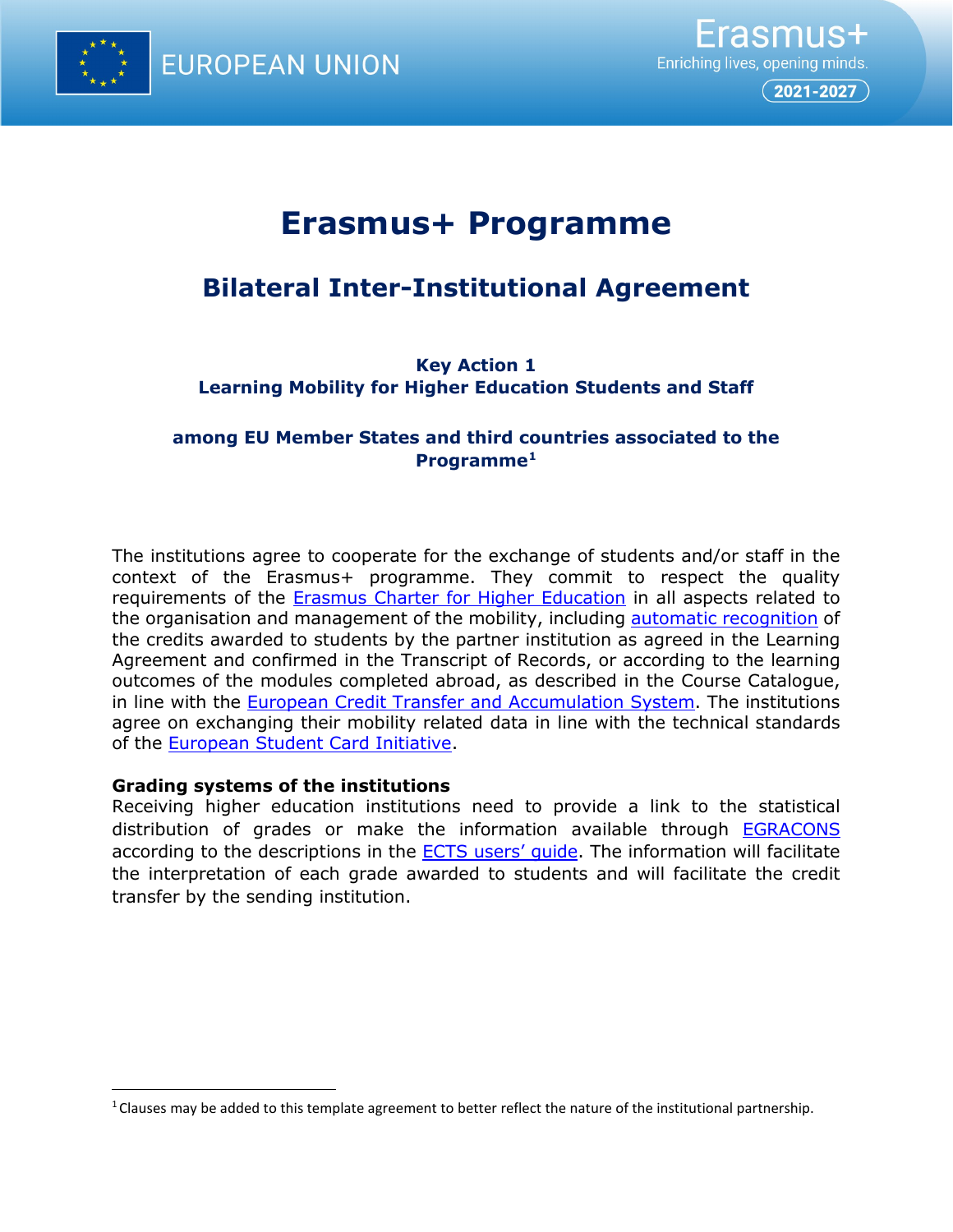#### **Validity period of the agreement**

| <b>Timeframe</b>  | <b>Academic Year</b> | <b>Call Year</b> |
|-------------------|----------------------|------------------|
| Start of validity | [2021/2022]          | [2021]           |
| End of validity   | [2024/2025]          | [2023]           |

## **A. Information about the higher education institutions**

| <b>Name of the institution</b>      | <b>Erasmus</b>         | <b>Contact details<sup>2</sup></b>                                                                                                              | <b>Websites</b>                                 |
|-------------------------------------|------------------------|-------------------------------------------------------------------------------------------------------------------------------------------------|-------------------------------------------------|
| (and department, where<br>relevant) | code                   | (Email, phone)                                                                                                                                  | (General/Faculties/<br><b>Course catalogue)</b> |
| <b>Trinity College Dublin</b>       | IRLDUBLIN01            | Erasmus+ Institutional<br>coordinator:                                                                                                          | www.tcd.ie                                      |
|                                     |                        | Mr. Brendan Tighe<br>Erasmus and European<br>Partnerships Manager                                                                               |                                                 |
|                                     |                        | erasmus@tcd.ie<br>+35318962331                                                                                                                  |                                                 |
|                                     |                        | Address:<br>Global Relations Office,<br>East Theatre,<br>Trinity College Dublin,<br>the University of Dublin,<br>Dublin 2, D02 PN40,<br>Ireland |                                                 |
| Department of<br>Geography          | <b>IRLDUBLIN</b><br>01 | Departmental<br>coordinator:                                                                                                                    | www.tcd.ie/Geography                            |
|                                     |                        | Dr. Mark Hennessy<br><b>Assistant Professor</b><br>mhnnessy@tcd.ie<br>+35318961881                                                              |                                                 |
| <b>Charles University</b>           | CZ<br>PRAHA07          | Erasmus+ Institutional<br>coordinator:<br>Mgr. Ester Brožová<br>Rectorate, European<br>Office,<br>erasmus@ruk.cuni.cz                           | General:<br>https://cuni.cz/                    |

<span id="page-1-0"></span><sup>2</sup> Contact details to reach the senior officer in charge of this agreement and of its possible updates.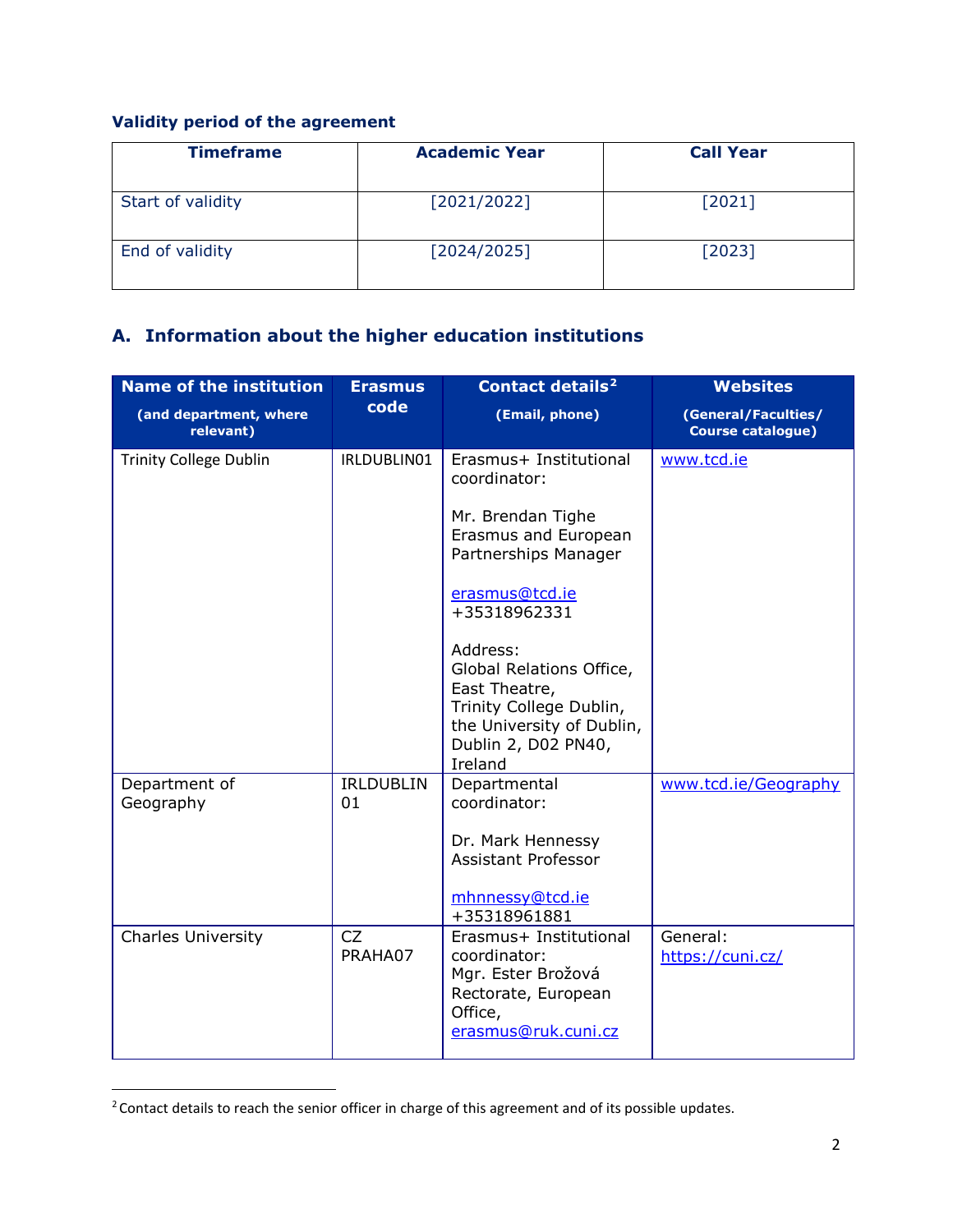| CZ<br>PRAHA07 | <b>Faculty level: Erasmus</b><br>Office,<br>erasmus@natur.cuni.cz                                     | Faculty/faculties:<br>https://www.natur.cuni<br>.cz/eng/study/erasmus<br>/courses |
|---------------|-------------------------------------------------------------------------------------------------------|-----------------------------------------------------------------------------------|
|               | Departmental<br>coordinator:<br>RNDr. Dagmar<br>Chalupová, Ph.D<br>dagmar.chalupova@nat<br>ur.cuni.cz | Course catalogue:<br>https://cuni.cz/UKEN-<br>364.html                            |

## **B. Mobility numbers[3](#page-2-0) per academic year**

The partners commit to amend the table below in case of changes in the mobility data by no later than the end of January in the preceding academic year.

| <b>FROM</b>                                              | <b>TO</b><br><b>Subject</b><br>area                         | <b>Subject</b><br><b>Study</b><br>cycle<br>area name |           | <b>Number of student mobility periods</b>                           |                                                  |                                                              |                                                       |                                                       |
|----------------------------------------------------------|-------------------------------------------------------------|------------------------------------------------------|-----------|---------------------------------------------------------------------|--------------------------------------------------|--------------------------------------------------------------|-------------------------------------------------------|-------------------------------------------------------|
| <b>[Erasmus</b><br>code of the<br>sending<br>institution | <b>[Erasmus</b><br>code of the<br>receiving<br>institution] | code<br>[ISCED]                                      |           | <i>[short</i><br>cycle, $1st$ ,<br>$2^{nd}$ , or<br>3 <sup>rd</sup> | <b>Student</b><br><b>Mobility</b><br>for Studies | <b>Student</b><br>mobility<br>for Studies                    | <b>Student</b><br>Mobility for<br><b>Traineeships</b> | <b>Student</b><br>Mobility for<br><b>Traineeships</b> |
|                                                          |                                                             |                                                      |           |                                                                     | <b>[total</b><br>number of<br>students]          | <b>[total</b><br>number<br>$\sigma$ f<br>months <sub>1</sub> | <b>[total]</b><br>number of<br>students <sub>1</sub>  | <b>[total</b><br>number of<br>months]                 |
| <b>IRLDUBL</b><br>IN <sub>01</sub>                       | CZ<br>PRAHA0<br>7                                           | 0532                                                 | Geography | 1 <sup>st</sup>                                                     | $\overline{4}$                                   | 20                                                           | $\mathbf 0$                                           | 0                                                     |
| CZ<br>PRAHA0                                             | <b>IRLDUBL</b><br>IN <sub>01</sub>                          | 0532                                                 | Geography | 1 <sup>st</sup>                                                     | $\overline{4}$                                   | 20                                                           | 0                                                     | 0                                                     |

#### **Short-term blended mobility option for students**

By checking this box, the partners confirm that they are willing to exchange students who wish to carry out their mobility in a blended format, a combination of a short-term physical mobility with a virtual component.

| <b>FROM</b>                                              | TO:                                                        | <b>Subject</b><br>area |  | <b>Subject area</b><br>name                     | Number of staff mobility periods                |                                                 |                                                 |  |
|----------------------------------------------------------|------------------------------------------------------------|------------------------|--|-------------------------------------------------|-------------------------------------------------|-------------------------------------------------|-------------------------------------------------|--|
| <b>Erasmus</b><br>code of the<br>sending<br>institution] | <b>Erasmus</b><br>code of the<br>receiving<br>institution] | code<br>[ISCED]        |  | <b>Staff</b><br>Mobility for<br><b>Teaching</b> | <b>Staff</b><br>Mobility for<br><b>Teaching</b> | <b>Staff</b><br>Mobility for<br><b>Training</b> | <b>Staff</b><br>Mobility for<br><b>Training</b> |  |

<span id="page-2-0"></span> 3 Mobility numbers can be given per sending/receiving institutions and per education field: [https://circabc.europa.eu/sd/a/286ebac6-aa7c-4ada-a42b-ff2cf3a442bf/ISCED-F%202013%20-](https://circabc.europa.eu/sd/a/286ebac6-aa7c-4ada-a42b-ff2cf3a442bf/ISCED-F%202013%20-%20Detailed%20field%20descriptions.pdf) [%20Detailed%20field%20descriptions.pdf](https://circabc.europa.eu/sd/a/286ebac6-aa7c-4ada-a42b-ff2cf3a442bf/ISCED-F%202013%20-%20Detailed%20field%20descriptions.pdf)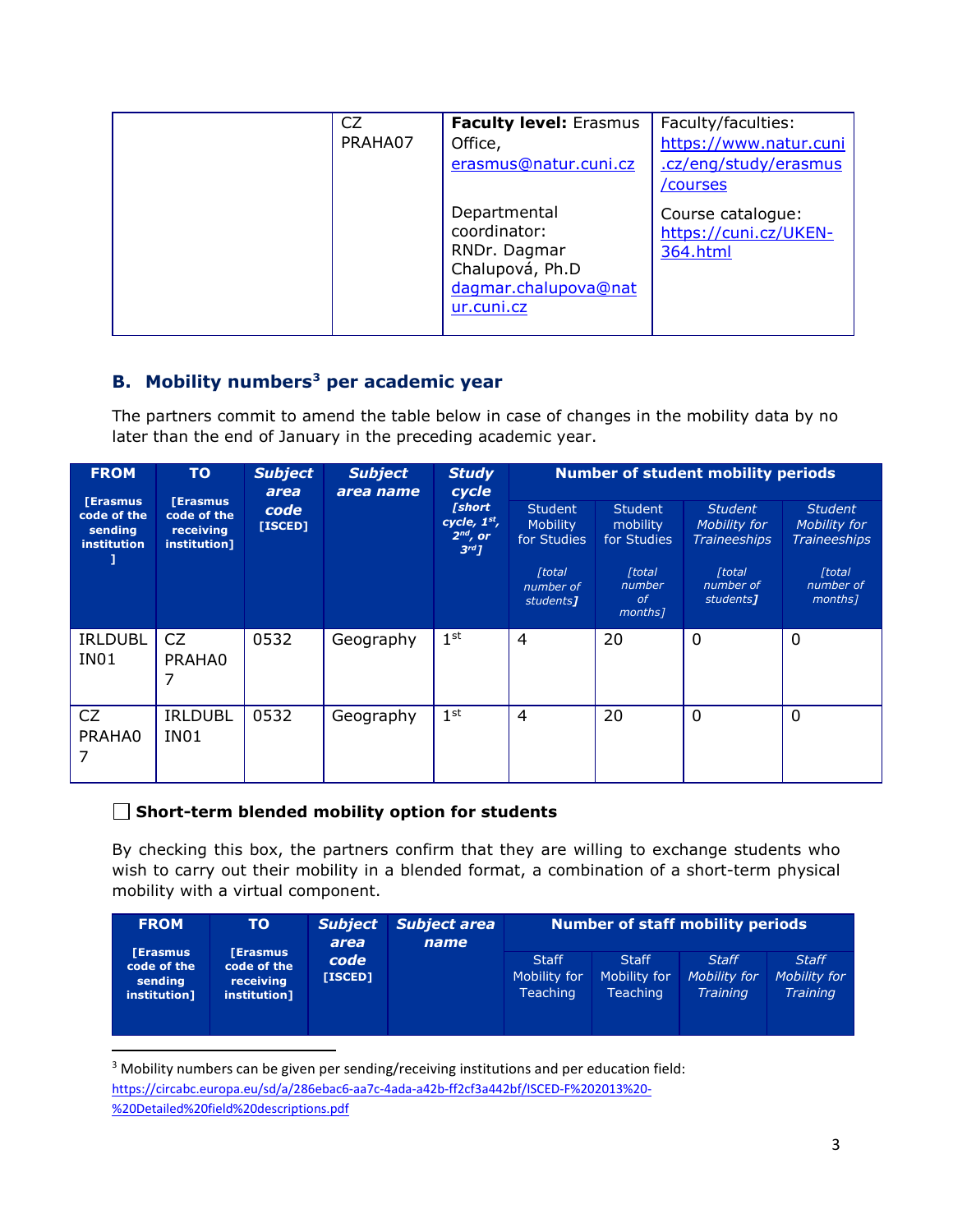|                        |                               |      |           | [total<br>number of<br>staff] | [total]<br>number of<br>$days$ ] | [total]<br>number of<br>staff] | [total]<br>number of<br>$days$ ] |
|------------------------|-------------------------------|------|-----------|-------------------------------|----------------------------------|--------------------------------|----------------------------------|
| <b>IRLDUBLI</b><br>N01 | CZ<br>PRAHA07                 | 0532 | Geography | 1                             | 5                                | 0                              | 0                                |
| CZ<br>PRAHA07          | <b>IRLDUBLI</b><br><b>N01</b> | 0532 | Geography | 1                             | 5                                | $\mathbf 0$                    | 0                                |

## **C. Recommended language skills**

The sending institution, following agreement with the receiving institution, is responsible for providing support to its nominated candidates so that they can have the recommended language skills at the start of the study or teaching period:

| <b>Receiving</b><br><b>institution</b> | <b>Optional:</b><br><b>Subject</b><br>area | Language<br>of<br><b>instruction</b><br>1 | <b>Language</b><br>of<br>instruction<br>2 | <b>Recommended language of</b><br>instruction level <sup>4</sup>                             |                                                                                       |  |
|----------------------------------------|--------------------------------------------|-------------------------------------------|-------------------------------------------|----------------------------------------------------------------------------------------------|---------------------------------------------------------------------------------------|--|
| <b>[Erasmus</b><br>code]               |                                            |                                           |                                           | <b>Student</b><br>Mobility for<br><b>Studies</b><br>[Minimum<br>recommended<br>$level: B1$ ] | <b>Staff Mobility for</b><br><b>Teaching</b><br>[Minimum<br>recommended level:<br>B21 |  |
| IRLDUBLIN01                            | Geography                                  | English                                   |                                           | B <sub>2</sub>                                                                               | C1                                                                                    |  |
| CZ PRAHA07                             | Geography                                  | English                                   | Czech                                     | B2 in English,<br>B1 in Czech                                                                | B2 in English, B1<br>in Czech                                                         |  |

#### **D. Calendar**

#### **Nominations of incoming students must reach the institution by:**

| <b>Receiving institution</b> | 'Autumn term | <b>Spring term</b> |
|------------------------------|--------------|--------------------|
| [Erasmus code]               | [day/month]  | [day/month]        |
| IRLDUBLIN01                  | 30 March     | 30 September       |

<span id="page-3-0"></span><sup>&</sup>lt;sup>4</sup> For an easier and consistent understanding of language requirements, use of the Common European Framework of Reference for Languages (CEFR) is recommended, see

<http://europass.cedefop.europa.eu/en/resources/european-language-levels-cefr>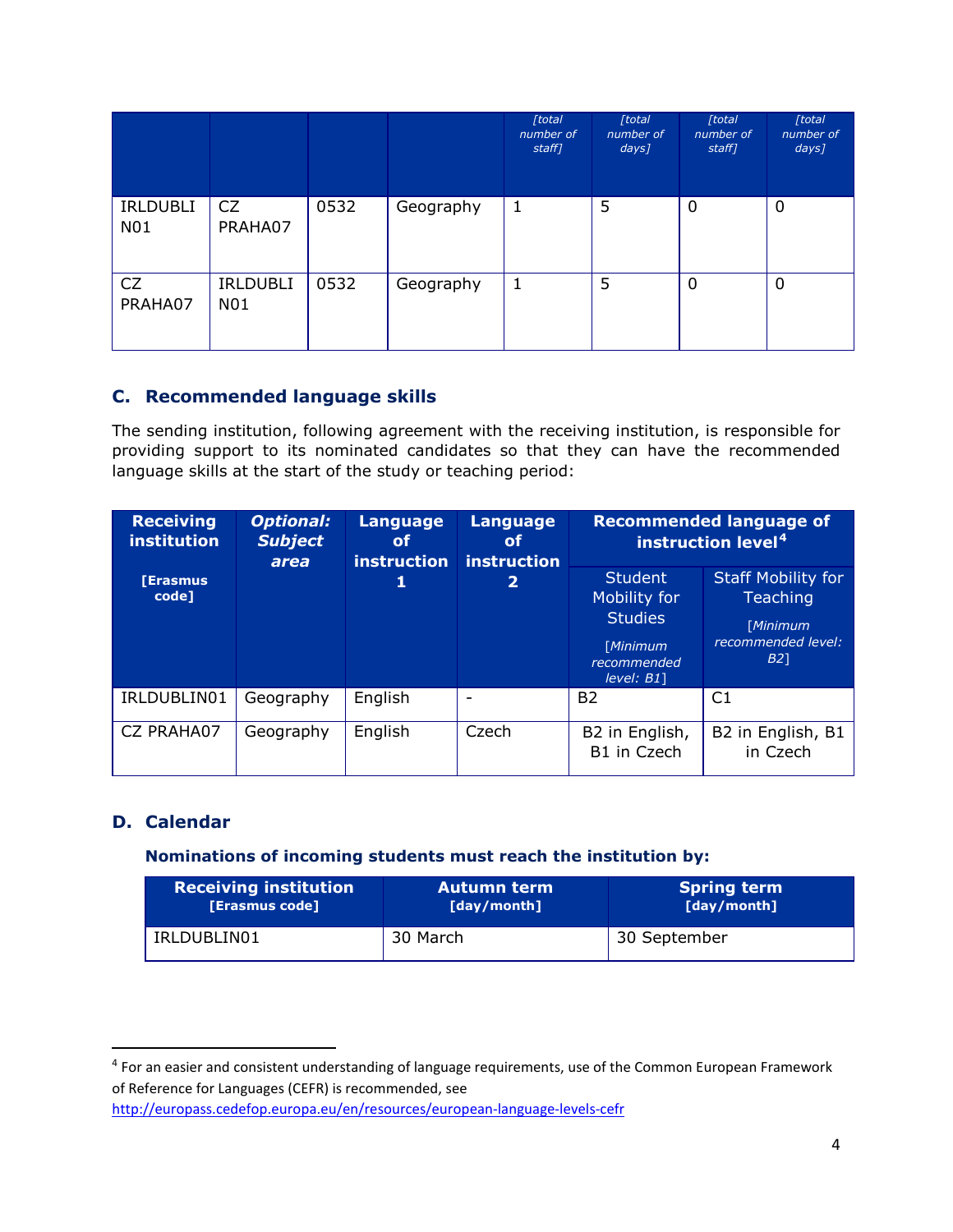| CZ PRAHA07 | <b>Nomination and</b><br>application deadline for<br>winter semester and | <b>Nomination and</b><br>application deadline for<br>summer semester: |
|------------|--------------------------------------------------------------------------|-----------------------------------------------------------------------|
|            | full year:                                                               | 31 <sup>st</sup> October (visa students:                              |
|            | 15 <sup>th</sup> June (visa students:<br>$31st$ May)                     | 15 <sup>th</sup> October)                                             |
|            |                                                                          |                                                                       |

## **Applications from incoming students must reach the institution by:**

| <b>Receiving institution</b><br>[Erasmus code] | <b>Autumn term</b><br>[day/month]                                                                                                              | <b>Spring term</b><br>[day/month]                                                                                                              |
|------------------------------------------------|------------------------------------------------------------------------------------------------------------------------------------------------|------------------------------------------------------------------------------------------------------------------------------------------------|
| IRLDUBLIN01                                    | 15 April                                                                                                                                       | 15 October                                                                                                                                     |
| <b>CZ PRAHA07</b>                              | <b>Nomination and</b><br>application deadline for<br>winter semester and<br>full year:<br>15 <sup>th</sup> June (visa students:<br>$31st$ May) | <b>Nomination and</b><br>application deadline for<br>summer semester:<br>31 <sup>st</sup> October (visa students:<br>15 <sup>th</sup> October) |
|                                                |                                                                                                                                                |                                                                                                                                                |

## **Application procedure for incoming students**

| <b>Receiving institution</b><br>[Erasmus code] | <b>Contact details</b><br>(Email, phone)                                                               | <b>Website for information</b>            |
|------------------------------------------------|--------------------------------------------------------------------------------------------------------|-------------------------------------------|
| IRLDUBLIN01                                    | Submit nominations<br>erasmus@tcd.ie and<br>applications to<br>erasmus.incoming@tcd.ie<br>+35318964500 | www.tcd.ie/study/study-<br>abroad/inbound |
| <b>CZ PRAHA07</b>                              | <b>Central level: Rectorate,</b><br>European Office,<br>erasmus@ruk.cuni.cz                            | https://cuni.cz/UKEN-<br>362.html         |
|                                                | <b>Faculty level: Erasmus</b><br>Office,<br>erasmus@natur.cuni.cz                                      |                                           |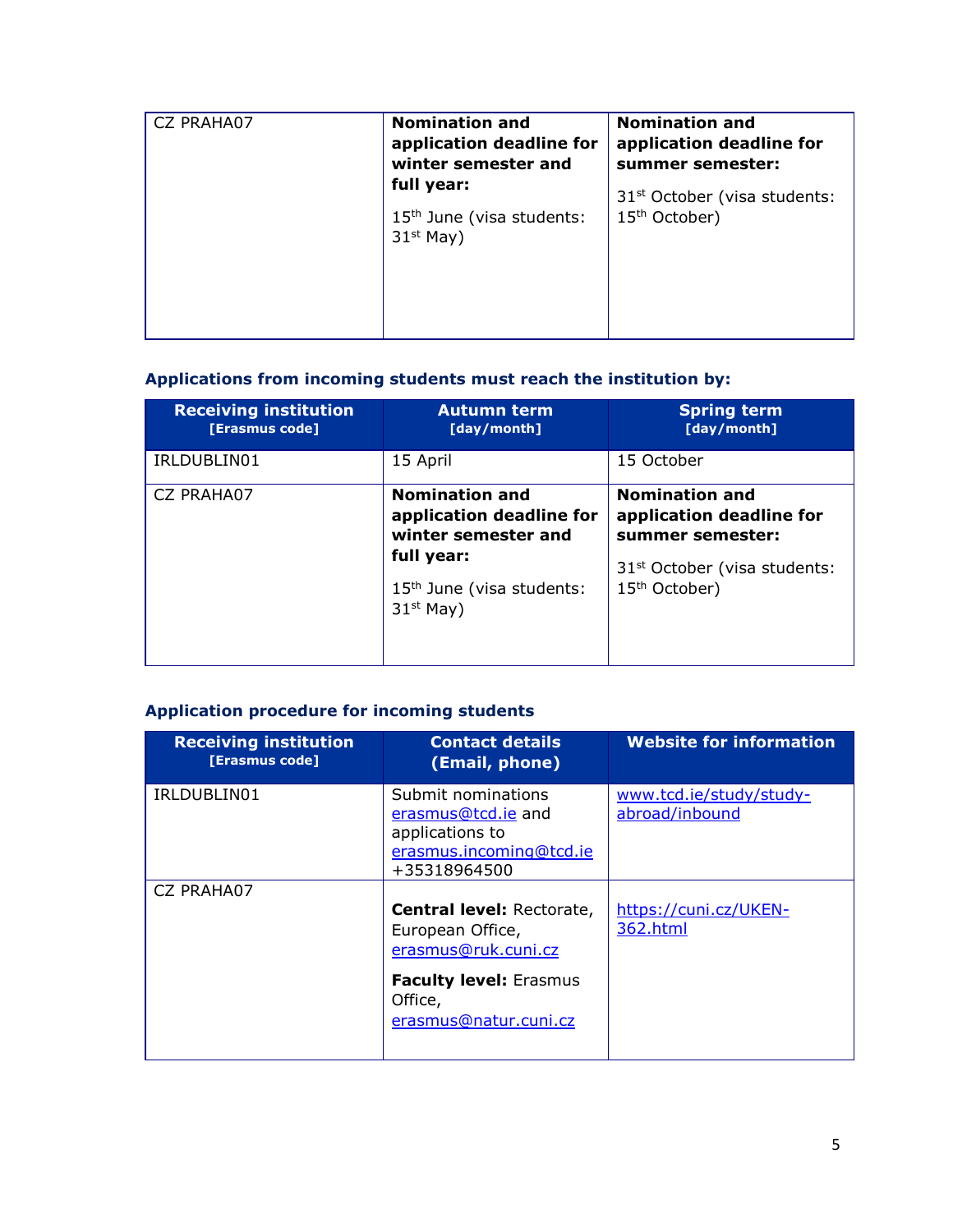## **E. Additional requirements**

| <b>Receiving</b><br>institution<br>[Erasmus code] | <b>Requirement</b>                                                                                                                                                                                                            | <b>Details</b>                                                                                                                                                | <b>Website for</b><br>information (if<br>applicable) |
|---------------------------------------------------|-------------------------------------------------------------------------------------------------------------------------------------------------------------------------------------------------------------------------------|---------------------------------------------------------------------------------------------------------------------------------------------------------------|------------------------------------------------------|
| Institution 1                                     | Academic<br>requirements:<br>- Proof of health<br>insurance<br>- Proof of English<br>language level<br>(IELTS, TOEFL,<br>Cambridge, OLS or<br>partner certificate<br>accepted)<br>- Indicative list of<br>modules to be taken | - Number of ECTS<br>credits completed<br>- Subject area code<br>- ISCED<br>- EQF level                                                                        | www.tcd.ie/study/study-<br>abroad/inbound            |
| <b>CZ PRAHA07</b>                                 |                                                                                                                                                                                                                               | Number of ECTS<br>credits (or<br>equivalent) already<br>completed / current<br>level of completion<br>of studies<br>Subject area<br>(ISCED code)<br>EQF level | https://cuni.cz/UKEN-<br>362.html                    |

The receiving institution will send its decision within **no later than 5 weeks.**

## **Inclusion and accessibility**

The institution will provide support to incoming mobile participants with fewer opportunities, according to the requirements of the Erasmus Charter for Higher Education. Information and assistance can be provided by the following contact points and information sources:

| <b>Receiving</b><br><i>institution</i><br>[Erasmus code] | <b>Available support</b><br>services for people<br>with:                                                                            | <b>Description of</b><br>support<br><b>services</b><br>(optional) | <b>Contact details</b><br>(Email, phone)                         | <b>Website for</b><br><b>information</b> |
|----------------------------------------------------------|-------------------------------------------------------------------------------------------------------------------------------------|-------------------------------------------------------------------|------------------------------------------------------------------|------------------------------------------|
| IRLDUBLIN01                                              | - Reduced mobility<br>- Hearing<br>impairments<br>- Visual impairments<br>Complete list here:<br>www.tcd.ie/disability/<br>services | www.tcd.ie/disa<br>bility                                         | askds@tcd.ie<br>Phone:<br>+35318963111<br>Text:<br>+353871133185 | www.tcd.ie/d<br><b>isability</b>         |
| CZ PRAHA07                                               | https://cuni.cz/UKEN<br>$-370.html$                                                                                                 | https://cuni.cz/<br>UKEN-370.html                                 | Charles<br>University,<br>European Office,                       | https://cuni.c<br>z/UKEN-<br>370.html    |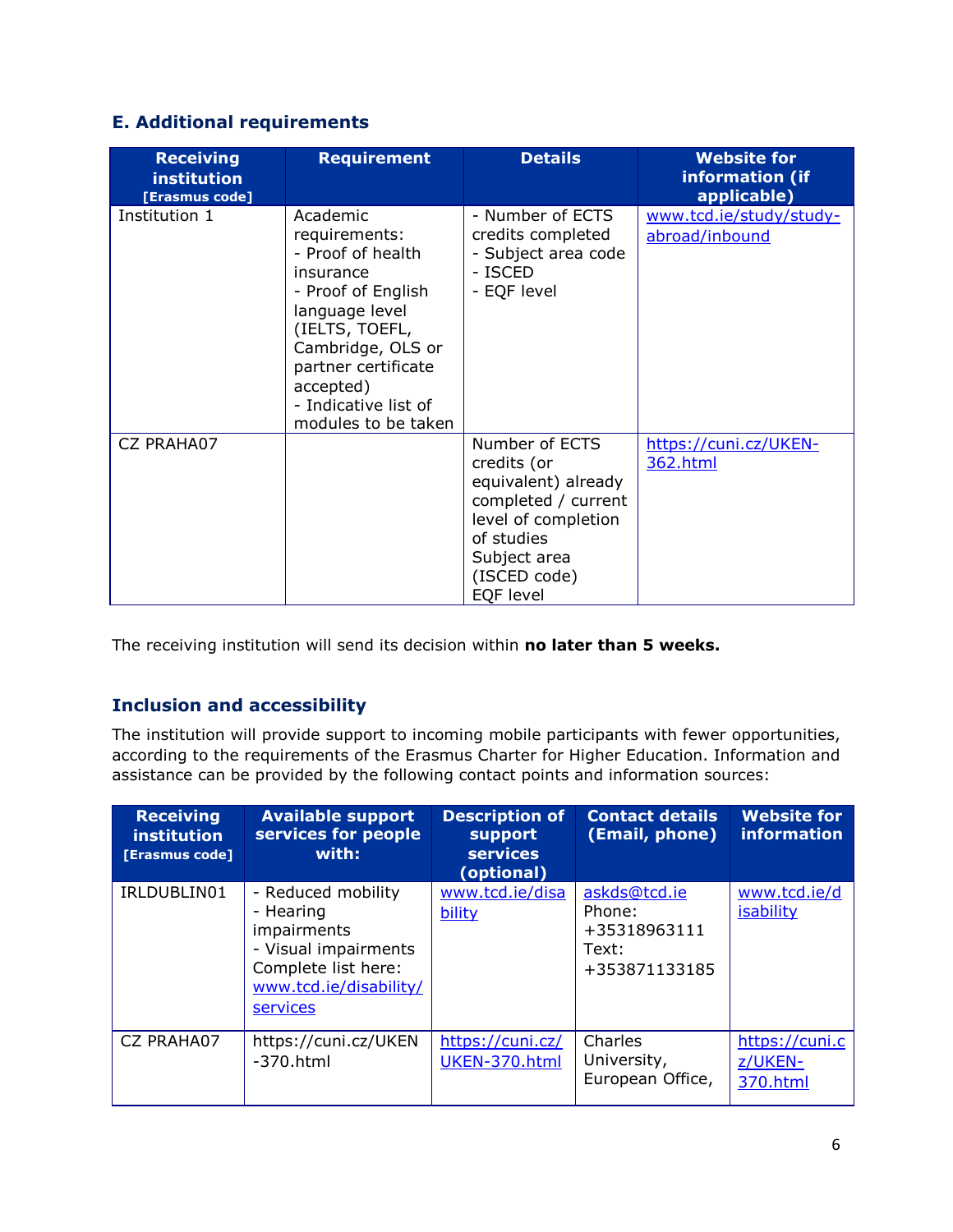| e.g. available<br>infrastructure for:                 | erasmus@ruk.cu<br><u>ni.cz</u> |  |
|-------------------------------------------------------|--------------------------------|--|
| Reduced mobility or<br>hearing/visual<br>impairments, |                                |  |
| students/staff with<br>children, etc.                 |                                |  |

| <b>Receiving</b><br>institution<br>[Erasmus code] | <b>Available support</b><br>services for people<br>with:                                                                                                                       | <b>Description of</b><br><b>support</b><br><b>services</b><br>(optional) | <b>Contact details</b><br>(Email, phone)                              | <b>Website for</b><br><b>information</b> |
|---------------------------------------------------|--------------------------------------------------------------------------------------------------------------------------------------------------------------------------------|--------------------------------------------------------------------------|-----------------------------------------------------------------------|------------------------------------------|
| IRLDUBLIN01                                       | - Reduced mobility<br>- Hearing<br>impairments<br>- Visual impairments<br>Complete list here:<br>www.tcd.ie/disability/<br><u>services</u>                                     | www.tcd.ie/disa<br>bility                                                | askds@tcd.ie<br>Phone:<br>+35318963111<br>Text:<br>+353871133185      | www.tcd.ie/d<br><b>isability</b>         |
| CZ PRAHA07                                        | https://cuni.cz/UKEN<br>$-370.html$<br>e.g. available<br>infrastructure for:<br>Reduced mobility or<br>hearing/visual<br>impairments,<br>students/staff with<br>children, etc. | https://cuni.cz/<br>UKEN-370.html                                        | Charles<br>University,<br>European Office,<br>erasmus@ruk.cu<br>ni.cz | https://cuni.c<br>z/UKEN-<br>370.html    |

## **F. Information**

#### **1. Housing**

The receiving institution will guide incoming mobile participants in finding accommodation, according to the requirements of the Erasmus Charter for Higher Education.

Information and assistance can be provided by the following persons and information sources:

| <b>Institution</b><br><b>[Erasmus code]</b> | <b>Contact details</b><br>(Email, phone)                       | <b>Website for</b><br><b>information</b> |
|---------------------------------------------|----------------------------------------------------------------|------------------------------------------|
| IRLDUBLIN01                                 | residences@tcd.ie<br>+35318961177                              | www.tcd.ie/accommodation                 |
| CZ PRAHA07                                  | Charles University,<br>European Office,<br>erasmus@ruk.cuni.cz | https://cuni.cz/UKEN-<br>365.html        |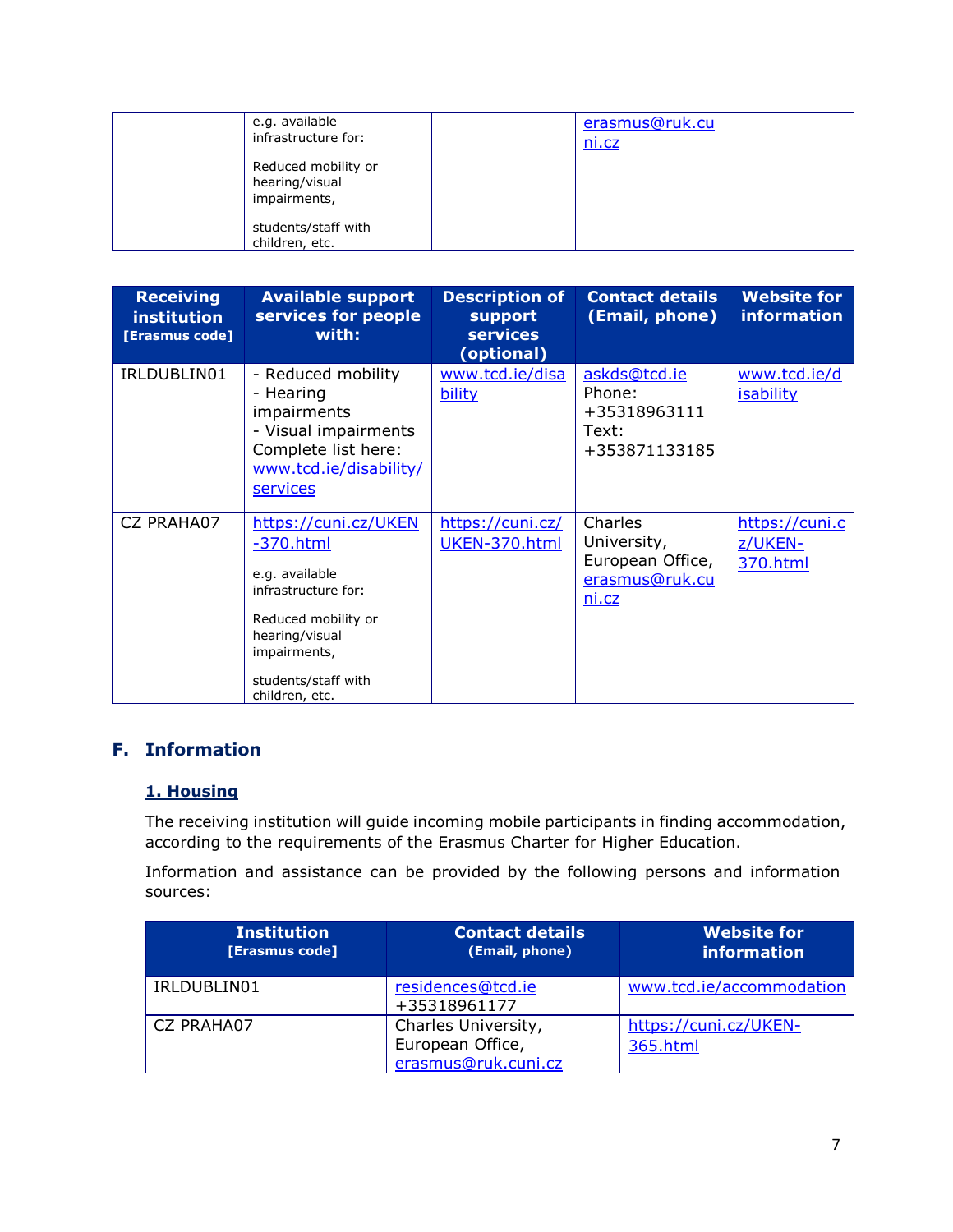## **2. Visa**

The sending and receiving institutions will provide assistance, when required, in securing visas for incoming and outgoing mobile participants, according to the requirements of the Erasmus Charter for Higher Education.

Information and assistance can be provided by the following contact points and information sources:

| <b>Institution</b><br>[Erasmus code] | <b>Contact details</b><br>(Email, phone)                       | <b>Website for information</b>                                      |
|--------------------------------------|----------------------------------------------------------------|---------------------------------------------------------------------|
| IRLDUBLIN01                          | tcdglobalroom@tcd.ie<br>+35318962097                           | www.tcd.ie/study/international/before-<br>arrival/visa-immigrations |
| CZ PRAHA07                           | Charles University,<br>European Office,<br>erasmus@ruk.cuni.cz | https://cuni.cz/UKEN-366.html                                       |

#### **3. Insurance**

The sending and receiving institutions will provide assistance in obtaining insurance for incoming and outgoing mobile participants, according to the requirements of the Erasmus Charter for Higher Education.

The receiving institution will inform mobile participants of cases in which insurance cover is not automatically provided. Information and assistance can be provided by the following contact points and information sources:

| <b>Institution</b><br>[Erasmus code] | <b>Contact details</b><br>(Email, phone)                       | <b>Website for information</b>                          |
|--------------------------------------|----------------------------------------------------------------|---------------------------------------------------------|
| IRLDUBLIN01                          | tcdglobalroom@tcd.ie<br>+35318962097                           | www.tcd.ie/study/international/trinity-<br>life/arrival |
| CZ PRAHA07                           | Charles University,<br>European Office,<br>erasmus@ruk.cuni.cz | https://cuni.cz/UKEN-366.html                           |

#### **4. Additional information**

| <b>Receiving</b><br>institution<br><b>[Erasmus</b><br>code] | <b>Information on</b><br>recognition process /<br>other useful<br>information:      | <b>Contact details</b><br>(Email, phone) | <b>Website for</b><br>information                                |
|-------------------------------------------------------------|-------------------------------------------------------------------------------------|------------------------------------------|------------------------------------------------------------------|
| IRLDUBLIN01                                                 | Grading information:<br>www.tcd.ie/study/study-<br>abroad/inbound/study-<br>options | academic.registry@tcd.ie<br>+35318964500 | www.tcd.ie/<br>academicregistry/<br>service-<br>desk/transcripts |
| CZ PRAHA07                                                  |                                                                                     |                                          |                                                                  |

A Transcript of Records will be issued by the receiving institution no later than 5 weeks after the assessment period has finished at the receiving HEI.